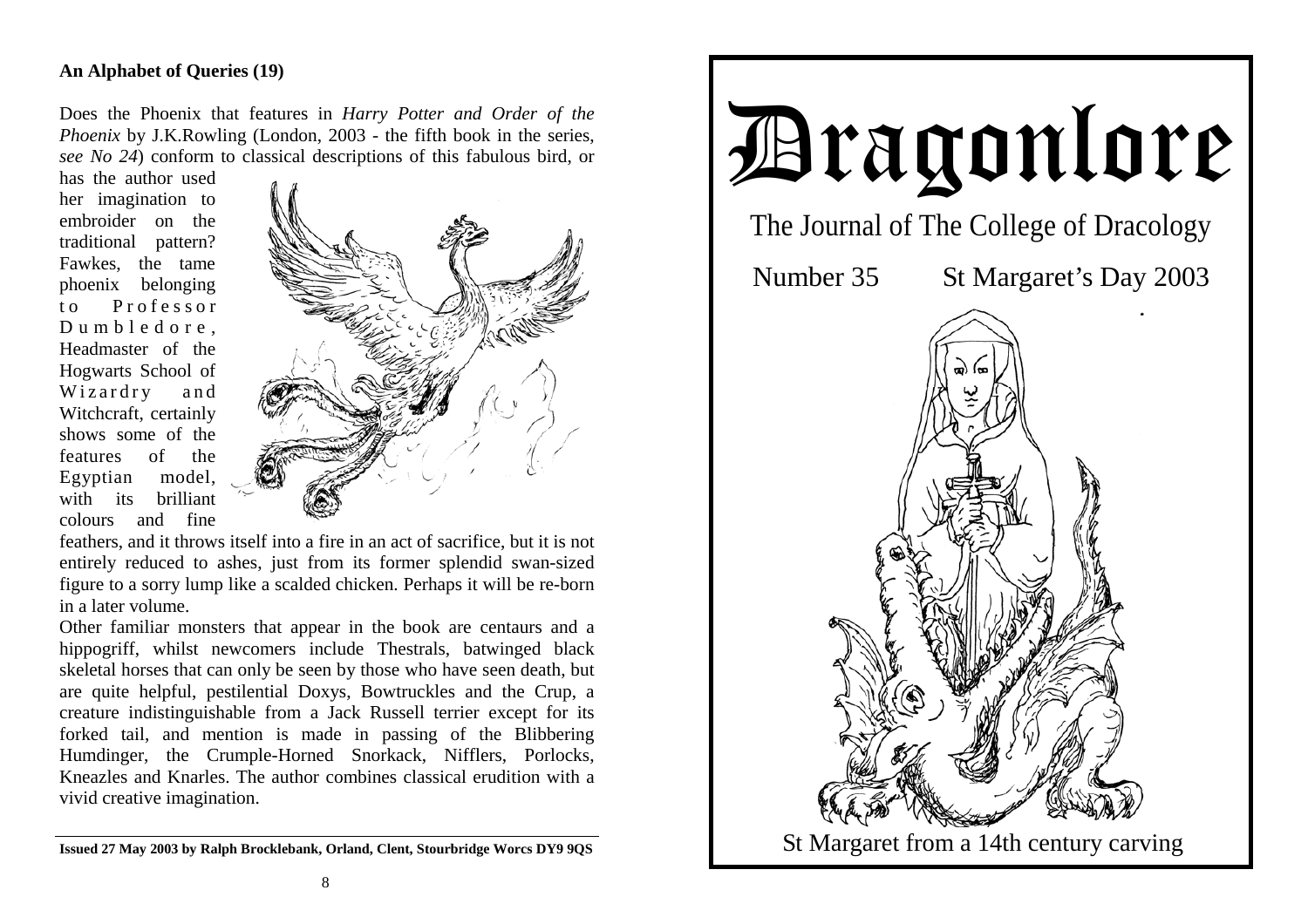### **The College of Dracology for the Study of Fabulous Beasts**

Our first resignation - Cecilia Chance has decided that she has neither space nor time to continue, her other reading and writing being more pressing, and her files full. She was not an inactive member. She gave early issues of Dragonlore to Michael Siddons, Wales Herald Extraordinary, and was dismayed at his dismissive attitude. She sent in pictures of giant stone dragons' heads in the National Trust gardens at Wallington in Northumberland, which proved too difficult to reproduce. And she took me on an unforgettable visit to Portmeirion (*see No 34*). In those far-off Minehead school days, she was one of those who thought that the idea of dracology was a lot of nonsense, but she was ever tolerant, helpful and honest, and we remain good friends.

*New members - John and Gill Corrie, Eric Saumure, Andrew Tully.* 

### **Another Dragon Victim**

 St Michael and St George are familiar as dragon-slaying saints, but less well known is St Margaret of Antioch. She was the daughter of a pagan priest in the reign of Diocletian  $(3<sup>rd</sup>/4<sup>th</sup>$  century), but she embraced the Christian faith and refused to denounce it when challenged by a jealous pagan prefect whose advances she had rejected. She was imprisoned, tortured and finally

beheaded, and her martyrdom is commemorated on  $20<sup>th</sup>$  July. One of her tortures was to be menaced by a dragon in her prison cell. It attempted to devour her, and by some accounts almost succeeded, but the cross she was carrying pierced the monster's throat, forcing it to disgorge her. Perhaps this was a metaphor for the temptation of renouncing her faith to save her life, overcome by the symbol of Christianity. There is a picture of her from a 15<sup>th</sup> century seal in *The Norfolk Standard*, Newsletter of the Norfolk Heraldry Society (May 2003) showing her subduing a modest little dragon (*see right*), though an earlier carving shows a much more dramatic scene (*on the cover*). Dragons, of course, are magic and can grow bigger or smaller as the need occurs, as well as being able to recover from ritual slaughter. The struggle continues.



this might be a new candidate for a Fabulous Beast, but then it seems that Trwyth could talk and sail across the sea, so perhaps he was just another chieftain, one who had a giant boar as his totem.

Blake and Lloyd make a good case, in a scholarly but unpretentious way, for having uncovered the true historical origin of the tales of Arthur, but they seem to resent the fact that a genuine if obscure Welsh hero has been turned into an English super-hero, one of the Nine Worthies, no less, but in truth no more than a literary concoction.

One can imagine a Danish scholar diligently researching in old Jutland records for races of a minor princeling called Amleth, and no doubt what he discovered could contribute to an understanding of the development of mediaeval society in Denmark, but would it compare in importance to the purely literary figure of Hamlet that Shakespeare introduced to the world?

In **ALBION: The Origins of the English Imagination** by Peter Ackroyd (London, 2002) there is a whole chapter about King Arthur, and while Ackroyd does acknowledge Arthur's likely origin as a Welsh war-lord, it is the literary creation with its cultural and spiritual dimensions that he sees as having a long-lasting effect on our consciousness. The book is an amazing compilation of insights into our intellectual history from Anglo-Saxon times to the present. One of its arguments is that "a nature spirit persists through time and circumstance, all the more powerful for being generally unacknowledged." It is a spirit that is drawn from the very land itself, and in that land there dwelt dragons. In passing, there is one telling reference to such dragons that is worth quoting:-

"When in the eleventh century the people of Christchurch rebuffed an attempt by monks to raise money, a great fiery dragon is supposed to have visited its wrath upon the town. Dragons and beasts continued to appear in the twelfth and thirteenth centuries, as a direct inheritance of the previous civilisation when the Anglo-Saxon world was, according to J.R.R.Tolkien, 'a world of dragons'. The Old English '*draca*' gave its name to Drakelaw or 'Dragon's Hill' in both Derbyshire and Worcestershire, and on the Sutton Hoo shield perched a winged dragon. To see dragons in the thirteenth century, therefore, is to see with Anglo-Saxon eyes."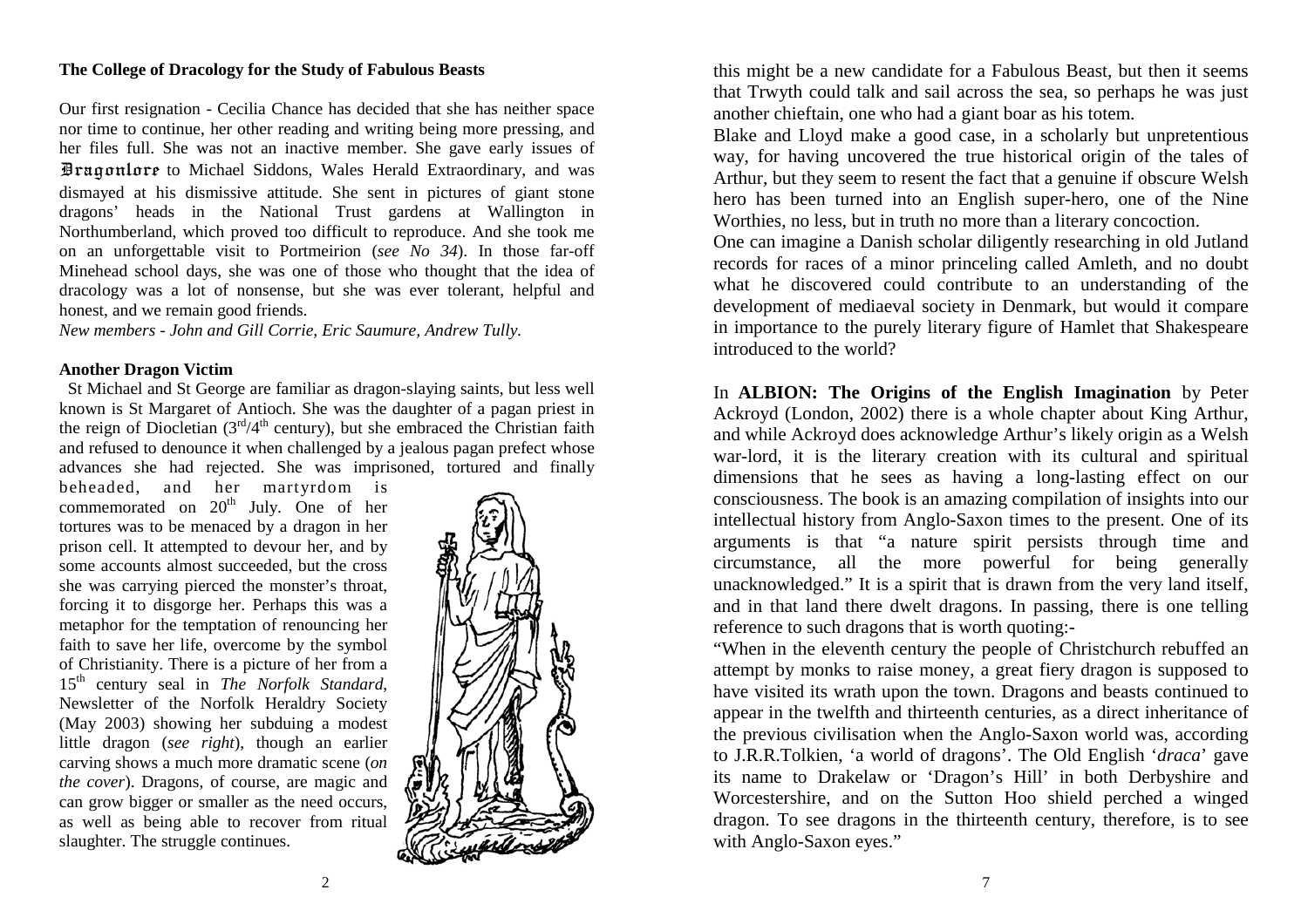## **Pendragon**

This book, by Steve Blake and Scott Lloyd, was briefly noted in No 30. A splendid golden wyvern is prominently displayed on the cover, but in spite of that there is very little about dragons in the book, which is mainly concerned to prove the true identity of Arthur as a chief warrior (*pendragon* in Welsh) serving a sixth-century tribal leader, or "king"



in North Wales, based on the interpretation of clues in the earliest Welsh poetry, mainly the names of people and places. Arthur was no king himself, but leader of a warrior band that spent most of its time fighting other British tribal war-bands. He probably never even saw a Saxon, let alone fight them for the freedom of his land. Blake and Lloyd are pretty certain that they have identified the site of Arthur's last battle at Camlan, in northern Wales, and even the location of his tomb nearby. Arthur served Maelgwn Gwynedd (Maglocunus) who ruled over a large area of North Wales, and apparently had a Dragon as a totem. Other kings in the area had a lion, a lioness, a leopard and a bear as totems, so perhaps the dragon on the cover, though drawn in a later style, represents Maelgwn's totem, which Arthur, as Pendragon, might have borne into battle - a nice play on words. There is no mention of this possibility in the book, nor of the likelihood of these Welsh warriors carrying a lance-head wind-dragon modelled on that of the departed Roman cohorts.

There is, in passing, a description of Arthur's pursuit of the giant boar Trwyth who had extraordinary powers, and the thought occurred that

### **The Loch Ness Monster**

A stunning new book, *The Landscape of Scotland* with breathtaking photography by Sampson Lloyd and informative snippets of text by Paul Ramsay (London, 2003) contains this brief chapter under the above heading, here reproduced in full:-

Loch Ness is not the only loch or river believed to be haunted by a monster. Loch Morar, Scotland's deepest inland loch, is said to be home to Morag, a monster that appears whenever a MacDonald of Clanranald is about to die. But in terms of capturing the public's imagination, no other monster can hold a candle to Nessie, who has sparked numerous scientific expeditions and provided a highly lucrative boost to the local tourist industry ever since the first "photograph" (now known to be a hoax) appeared in 1934.

Tales of a monster in the depths of Loch Ness are nothing new, however; as long ago as the sixth century AD, no less a figure than Saint Columba encountered a monster at a crossing of the River Ness. It seems that Columba and his party had met a funeral party on the banks of the river, gathered there to bury someone whom the monster had killed. Despite the danger, Columba ordered one of his companions to swim back and collect a small boat that they had left on the other side. Unable to resist the provocation, the monster, which had been lurking nearby on the river bed, rose to attack the swimmer. Columba made the sign of the Cross, invoked the name of God, and ordered the beast away. All around were amazed by the power of the Christian God.

But is it really likely that such a beast inhabits the deep waters of Loch Ness now? It used to be suggested that Nessie might be something like a plesiosaur, a survival from an earlier geological period. There are two reasons why this is improbable: first, the last Ice Age covered the whole land and scoured out any fresh water bodies. Nothing could survive under these circumstances. Second, Loch Ness is very poor in nutrients: it simply cannot produce the amount of food that a large animal such as Nessie would need to survive.

(This really says all that is necessary, but see our A to Z in No 6.)

*Loch Ness* was a rather sentimental "family adventure" film of 1998, directed by John Henderson and starring Ted Danson, Joely Richardson and Ian Holm. It contains this interesting and perhaps crucial snatch of dialogue:

The scientist says, "…but I cannot believe it if I cannot see it." To this the wee gairl replies, "Nae, nae, ye canna **see** it if ye dinna **beleeve** it."

This exchange neatly summarizes the polarity between the scientific outlook in which the idea of reality is built upon the evidence of the senses (although paradoxically scientists are taught to distrust sense impressions), and the romantic, mystical, spiritual or religious view, call it what you will, in which belief in a reality comes first and then imagination can build up a world on whatever evidence is appropriate. Clearly much historical dracology falls into the second category. Would it be possible to reconcile the two by treating imagination as an additional sense? Just as the senses can be misled by illusions, so, of course, may imagination be corrupted by idle fantasy. There are philosophical questions here in need of clarification.